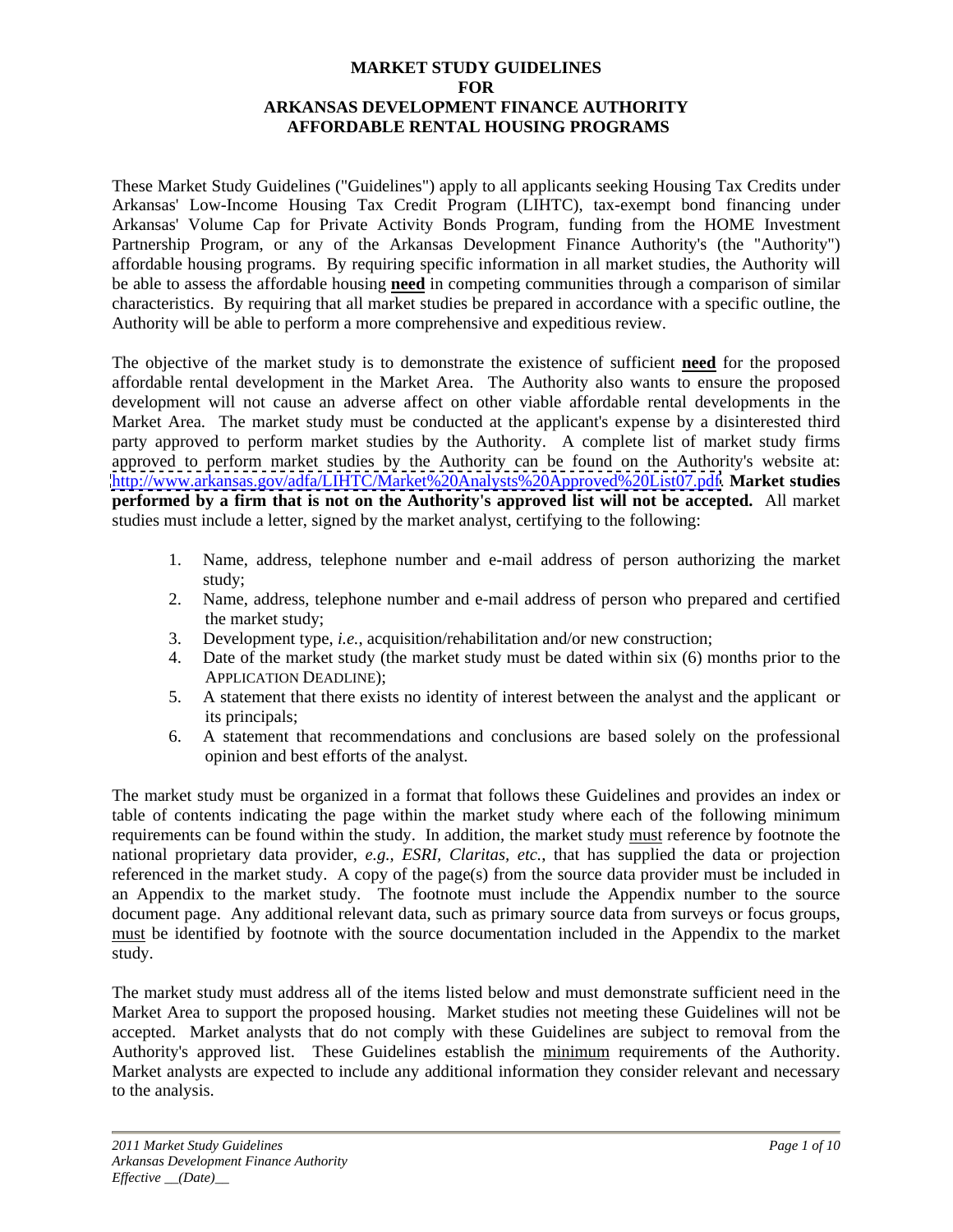### **I. Table of Contents**

- A. Each section of the market study must be identified with the corresponding page number.
- B. Any exhibit or chart within the market study must be numbered for easy reference.

### **II. Photographs**

All photographs should be labeled and placed in the section of the market study where referenced.

- A. Good, quality color photographs of the subject property must be included. The photographs must be properly labeled and include north, south, east and west orientations of the property with views of the neighborhood, surrounding neighborhoods, and street scenes.
- B. Rehabilitation properties must include photographs of each side of each building and on-site, community amenities.
- C. Photographs of all comparable developments in the Market Area are required. *See, "Comparable Developments" below*.
- D. A map clearly identifying the location of the development is required. The map should also identify the following:
	- *i.* Existing and proposed comparable developments in the Market Area. The map should distinguish between LIHTC developments, USDA Rural Development developments, HUD developments, and conventionally financed developments; and
	- *ii.* Existing grocery stores, medical and/or pharmaceutical facilities, schools, public transportation and other service facilities in the Market Area. The map should identify each service facility and its nearest **driving** distance from the proposed development's location. *See, "Delineation of Market Area" below.*

#### **III. Executive Summary and Conclusions –** the following must be included:

- A. A concise description of the site and adjacent parcels, particularly neighborhood housing. The description must include the development's name, street address (if available), city, county, zip code and census tract number. Street by street directions to the development location must be provided beginning from the Arkansas State Highway or Interstate Highway closest to the development location.
- B. A statement of assumptions and limited conditions considered by the analyst.
- C. A brief summary of the development, including the type of construction (new and/or rehabilitation), number of buildings, number and type of units, proposed gross rents and population served.
- D. A brief description of the Market Area.
- E. A precise statement of the analyst's opinion of market feasibility including the prospect for long-term performance of the development given housing, demographic trends and economic factors. The statement must include a capture rate of the need for each unit type, based on the targeted income group determined by the gross rent for such unit, in the expected year of market entry.
- F. A summary of market related strengths and/or weakness which may influence the subject development's marketability, including but not limited to: compatibility with surrounding uses; the appropriateness of the subject development's location; service facilities; on-site amenities; off-site amenities and their driving distance from the development; units sizes and configurations; and number of units.
- G. A summary of all comparable developments which distinguishes existing and planned affordable housing developments by type and includes diving distance from the subject development, population served, number of units by bedroom size, gross rent by unit size, service and on-site amenities.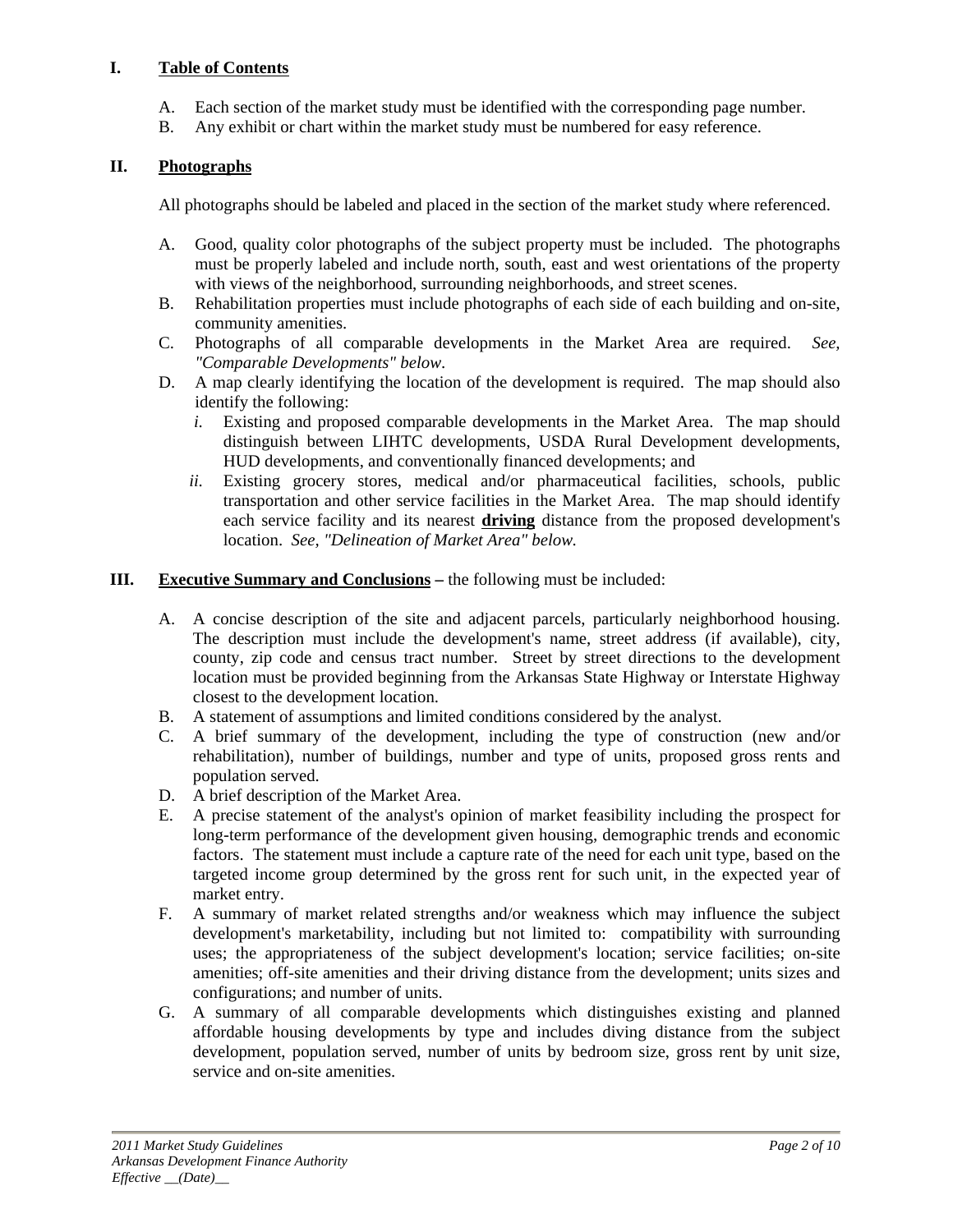- H. A precise statement of key conclusions reached by the analyst, supported by the data contained in the market study. These conclusions must include:
	- *i.* A summary of positive and negative attributes and issues that will affect the property's performance and lease-up, the analyst's observations that would mitigate or reduce any negative attributes, and any recommendations and/or suggested modifications to the proposed development;
	- *ii.* An evaluation of the proposed development, given the target population and market conditions. This evaluation should include market justification for the proposed development, including the proposed rents by unit and population type, estimated absorption rate, and should further evaluate the proposed unit, development, and on-site amenities given the market.
	- *iii.* An objective review of past, present, and future demographic and economic trends in the defined Market Area and include an estimate of how the proposed development will be integrated into the Market Area based on existing and proposed comparable rental developments.

## **IV. Development Description** – the following must be included:

- A. A detailed description of the development location including closest streets, number of acres, site configuration, contiguous land use and zoning.
- B. Total proposed development units and total tax credit units by: number of bedrooms, gross rent assigned by the applicant, income limit as a percent of the area median income as selected by the applicant, unit size in square feet, and utility allowances for tenant paid utilities.
- C. Description of the development's target population and occupancy type (family; senior by type, *e.g.,* 55+, 62, USDA Rural Development ("RD"), or U.S. Department of Housing and Urban Development ("HUD"); assisted living; other supportive housing; etc.).
- D. Projected date for development completion and start of lease-up.
- E. Tenant paid utility schedule and source of that schedule.
- F. Description of: the number of buildings, design (walk-up, elevator, single-family detached, etc.), and number of stories, unit and common amenities, and number of parking spaces.
- G. For rehabilitation proposals, current occupancy levels, current rents, identification of any existing assisted housing program.

## **V. Delineation of Market Area** – the following must be included:

- A. An identification of the geographic Market Area by census tracts, jurisdictions, street names, or other geography forming the boundaries from which potential renters will be drawn (include a map which clearly delineates the Market Area). The analyst must provide a reasonable rationale for the Market Area taking into account political and natural boundaries, experience of comparable rental housing developments in the Market Area, and socioeconomic characteristics.
- B. A driving distance map of the suggested Market Area that identifies:
	- *i.* the proposed development;
	- *ii.* all comparable rental properties;
	- *iii.* closest medical/pharmaceutical facility;
	- *iv.* closest full-service grocery store (do not include convenience stores);
	- *v.* schools; and
	- *vi.* public transportation.
- C. Description of current site characteristics, including:
	- *i.* topography, *e.g.*, grade, low-lying area, flood plain, or wetlands;
	- *ii.* proximity in feet to nuisances, *e.g.*, railroad tracks, major highways/interstates, manufacturing/production plants; and
	- *iii.* environmental issues.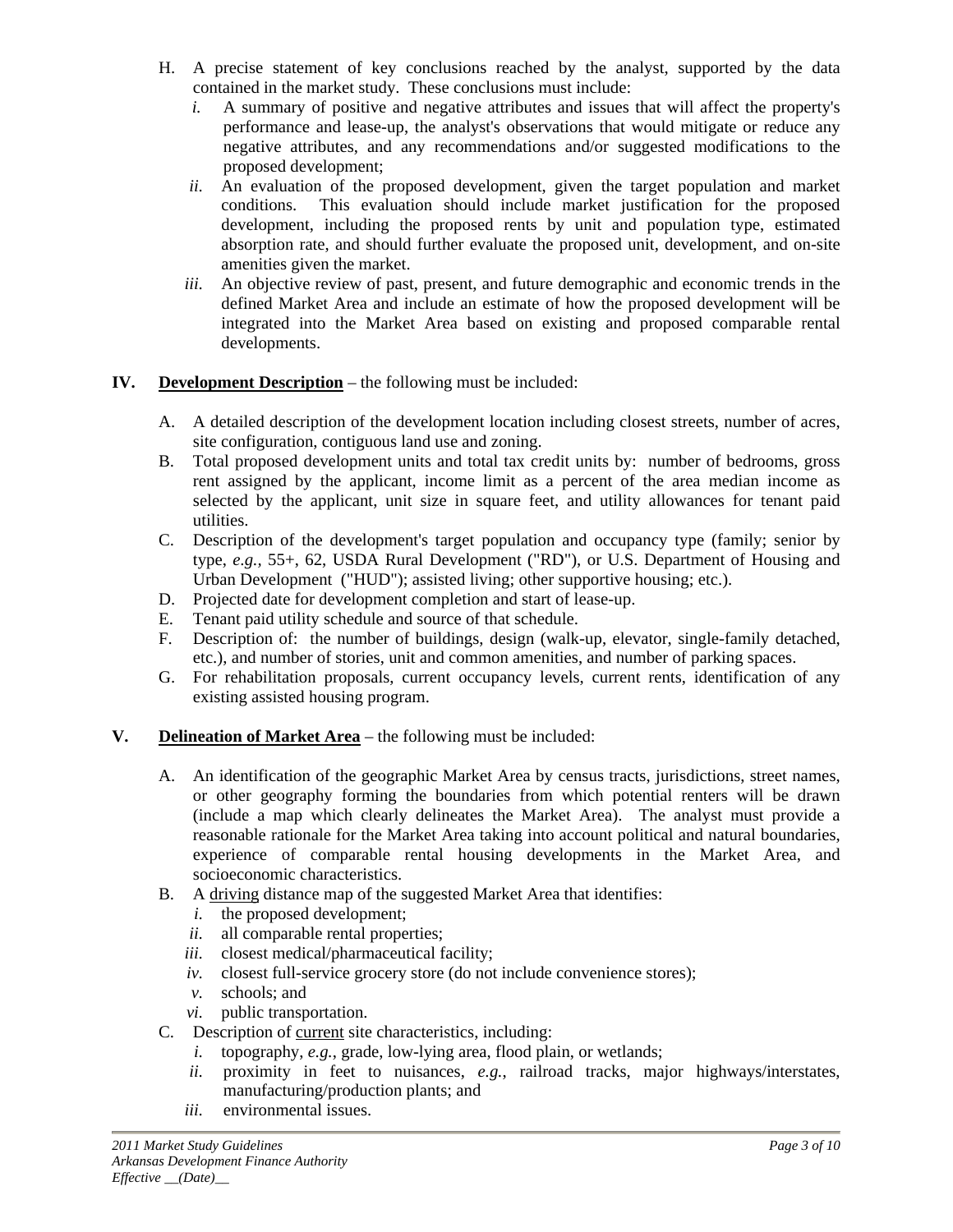### **VI. Market Area Economy** - except independent senior, assisted living, and supportive housing for disabled persons' developments, the following information regarding the Market Area must be included:

- A. Employment by industry type, *i.e.*, manufacturing, service, finance, or government.
- B. Major current employers and any anticipated expansion, reduction or closure. The analyst must provide workforce numbers and anticipated incomes as relevant to the development's targeted income group(s);
- C. New major employers known, as evidenced by proper documentation, to be locating in the Market Area prior to the expected year of market entry for such development. The analyst must provide workforce numbers and anticipated incomes as relevant to the development's targeted income group(s);
- D. Employment growth for each of the seven (7) years prior to the expected year of market entry for such development;
- E. Unemployment rate for each of the seven (7) years prior to the expected year of market entry for such development.

#### **VII. Demographic Data**

All proposals shall provide the following demographic information for the Market Area. The information must be provided for: 1) Most recent census year (use as baseline data); 2) the fifth  $(5<sup>th</sup>)$  year following the baseline year; 3) the calendar year of the application; and 4) the expected calendar year of market entry for such development. The market study must reference by footnote and appendix the national proprietary data provider that has supplied the demographic data and projections used by the market analyst. A copy of the page(s) from the source data provider must be included in the appendix to the market study.

#### A. Population Trends

- *i.* Total population;
- *ii.* Population by age group; and
- *iii.* Number of senior and non-senior (senior developments only)
- *iv.* Other special needs population by age group
- B. Household Trends
	- *i.* Total number of households;
	- *ii.* Households by tenure; that is, the number of owner and renter households;
	- *iii.* For senior developments, separately designate senior households by tenure and senior type, *i.e.*, 55+ years, 62 years, RD, HUD;
	- *iv.* For assisted living developments, separately designate households by tenure and type;
	- *v.* Other special needs households, *e.g., disabled*, separately designate households by tenure and type
	- *vi.* Average household size by tenure
- C. Income Trends
	- *i.* Estimate of household incomes in \$10,000 increments by household size and tenure;
	- *ii.* For senior developments, separately designate senior household incomes by tenure and senior type, *i.e.*, 55+ years, 62 years, RD, or HUD;
	- *iii.* For assisted living developments, separately designate household incomes by tenure and type; and
	- *iv.* Other special needs households, *e.g., disabled*, separately designate household incomes by tenure and type.

Independent Senior Housing proposals. The data for independent senior housing must be based upon the type of senior housing proposed, *i.e.*, 55+ years, 62 years, RD, or HUD.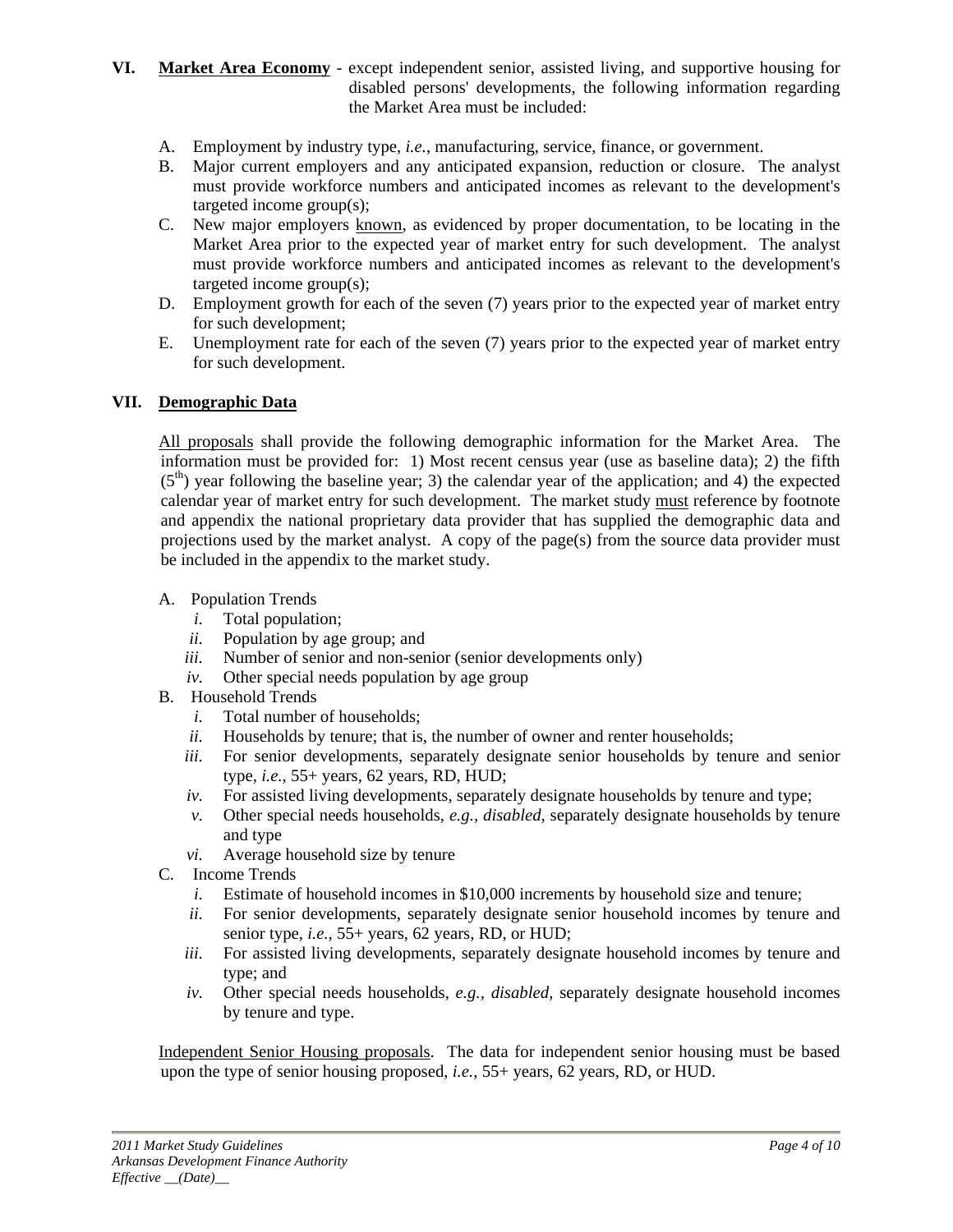Assisted Living Housing proposals. The data must be based upon households, a member of which meets the medical criteria set forth in Section 26205II. of the Medical Services Policy Manual for the Arkansas Department of Human Services.<sup>1</sup> Households, a member of which is at least 75 years old, will be assumed to have a member that meets the medical criteria set forth in Section 26205II. of Medical Services Policy Manual for the Arkansas Department of Human Services.

Supportive Housing for Disabled Persons proposals. The data must be based upon those households, a member of which is disabled as defined by HUD, that are intended to be served by the development. The market analyst must identify the disabled population the development intends to serve directly taking into account and identifying the design and construction of the development and the supportive services to be offered by the development which meet the needs of the disabled population to be served.

## **VIII. Need Analysis**

In preparing its analysis of the need for the proposed development in the Market Area, it is the responsibility of the market analyst to be aware of the applicable income and gross rent restrictions and requirements of the applicable affordable housing assistance program (*e.g. LIHTC, HOME, Tax-exempt bond)*. Need must be calculated using an income range based upon: 1) the minimum annual income of eligible households (the amount of income a household must make in order for no more than 30% of its annual income to be utilized for payment of the annual proposed gross rent set for the unit size *(e.g. 0-bedroom; 1-bedroom; 2-bedrooms, etc.)* and type *(e.g., LIHTC, HIGH-HOME, LOW-HOME, Tax-exempt bond, Market Rate)*); and (2) the maximum annual income a household can make for the unit size and type and still be income-eligible under the applicable program restrictions and restrictions as represented in applicant's application to ADFA, i.e., 30% or 50% of area median income restricted units per the application's representations.

i.e., 30% or 50% of area median income restricted units per the application's representations. The percentage of annual household income that can be used to determine the minimum annual household income amount, based upon the gross rent set for the unit,<sup>2</sup> is **thirty percent (30%)**.<sup>3, 4</sup><br>The maximum annual household income amount that can be taken into account for the restricted is **thirty percent (30%)**.3, <sup>4</sup> units in the development is the maximum annual household income allowed for the targeted income group, *e.g., 30%, 50% or 60% of the area median income,* for the unit type*(e.g., LIHTC, HIGH-HOME, LOW-HOME, Tax-exempt bond, Market Rate)* based upon two (2) persons per bedroom.<sup>5</sup> However, the maximum annual household income for efficiency units with "0" bedrooms must be based upon a one (1) person household.

A separate need analysis must be performed for each group of units in the development of the same:

A. Type *(e.g., LIHTC, HIGH-HOME, LOW-HOME, Market Rate)*;

 <sup>1</sup> The following links to Section 26205II. of the Medical Services Policy Manual for the Arkansas Department of Human Services: <http://www.arkansas.gov/dhs/webpolicy/Medical%20Services/MS%2026000.htm#MS%2026205>

The gross rent for the affordable units in the development is that amount restricted for the unit type by law, *e.g.*, *(e.g., LIHTC, HIGH-HOME, LOW-HOME, Tax-exempt, Market Rate).* 

<sup>&</sup>lt;sup>3</sup> This percentage is based upon Section  $42(g)(2)(A)$  of the Internal Revenue Code and HUD's statement that: "The generally accepted definition of affordability is for a household to pay no more than 30 percent of its annual income on housing. Families who pay more than 30 percent of their income for housing are considered cost burdened and may have difficulty affording necessities such as food, clothing, transportation, and medical care."

The percentage must be applied for both affordable and market rate units.<br><sup>4</sup> If the development will have a rental assistance contract, the minimum annual household income amount is \$0.00 for those units receiving the rental assistance. The market analyst must describe the terms of the rental assistance

contract **and identify which units will receive the rental assistance contract**. <sup>5</sup> Arkansas Code Annotated § 16-123-307(c)(3) provides: "An occupancy limitation of two (2) persons per bedroom residing in a dwelling unit shall be presumed reasonable in this state or any political subdivision of this state."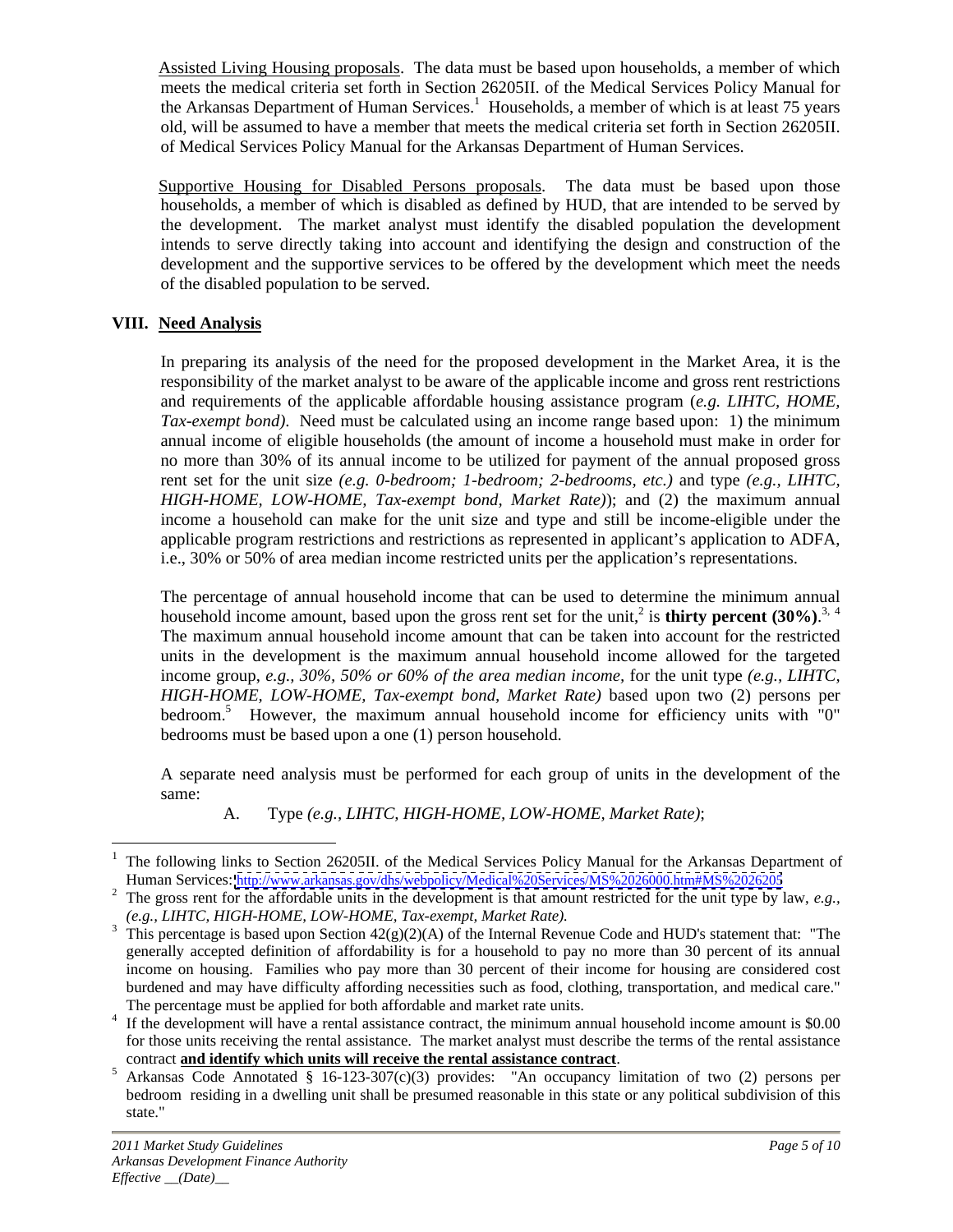- B. Gross rent;
- C. Targeted income group *(e.g., 30%, 50% or 60% of the area median income)*; and
- D. Bedroom size.

Income eligible households cannot be double counted, meaning, an income eligible household cannot be taken into account in the need analysis of more than one of the group of units in the development. The market analyst must distribute income eligible households, which overlap into more than one group of units, by: 1) pro-rating among those groups, or 2) among those groups on a reasonable basis as identified and explained by the market analyst.

All rents utilized by the market analyst and on which the market study is premised, must equal the amount of assumed rents for each unit type (or, for each unit, if assumed rents vary within a unit type) set forth in the application for housing tax credits. Each need analysis must be based upon the following components:

- A. Family Developments the sum of:
	- *i.* Income eligible renter households projected to move into the market area the calendar year of market entry for such development;<sup>6</sup> and and
	- *ii.* Existing income eligible renter households, as of the calendar year of market entry for such development, that have any one of the following housing problems:
		- a) Rent over-burdened, meaning the household is paying more than 30% of its annual income to gross rent; or
		- b) Overcrowded, meaning the household has 1.01 or more persons per room living in the unit; or
		- c) Living in sub-standard housing unit, meaning unit does not have complete kitchen or plumbing facilities.
- B. Independent Senior Developments the sum of:
	- *i.* Income eligible renter households projected to move into the market area the calendar year of market entry for such development;
	- *ii.* Existing income eligible renter households, as of the calendar year of market entry for such development, that have any one of the following housing problems:
		- a) Rent over-burdened, meaning the household is paying more than 30% of its annual income to gross rent; or
		- b) Overcrowded, meaning the household has 1.01 or more persons per room living in the household; or
		- c) Living in sub-standard housing units, meaning unit does not complete kitchen or plumbing facilities; and
- *iii.* Income eligible senior homeowners likely to convert to renters. This category may only be included if the market analyst has surveyed all existing affordable senior renter developments in the market area and determined that percentage of current households in those developments whose tenants were homeowners immediately prior to leasing in the senior development at which they currently live.<br>
C. Assisted Living Developments – the sum of:
- - *i.* Income eligible households, a member of which meets the medical criteria set forth in Section 26205II. of the Medical Services Policy Manual for the Arkansas Department of Human Services, that are projected to move into the market area the calendar year of market entry for such development;

 <sup>6</sup> The market analyst cannot include households under categories identified as "leakage" or "spill-over" for areas outside the Market Area. Categories of this type should be included in the households projected to move into the Market Area.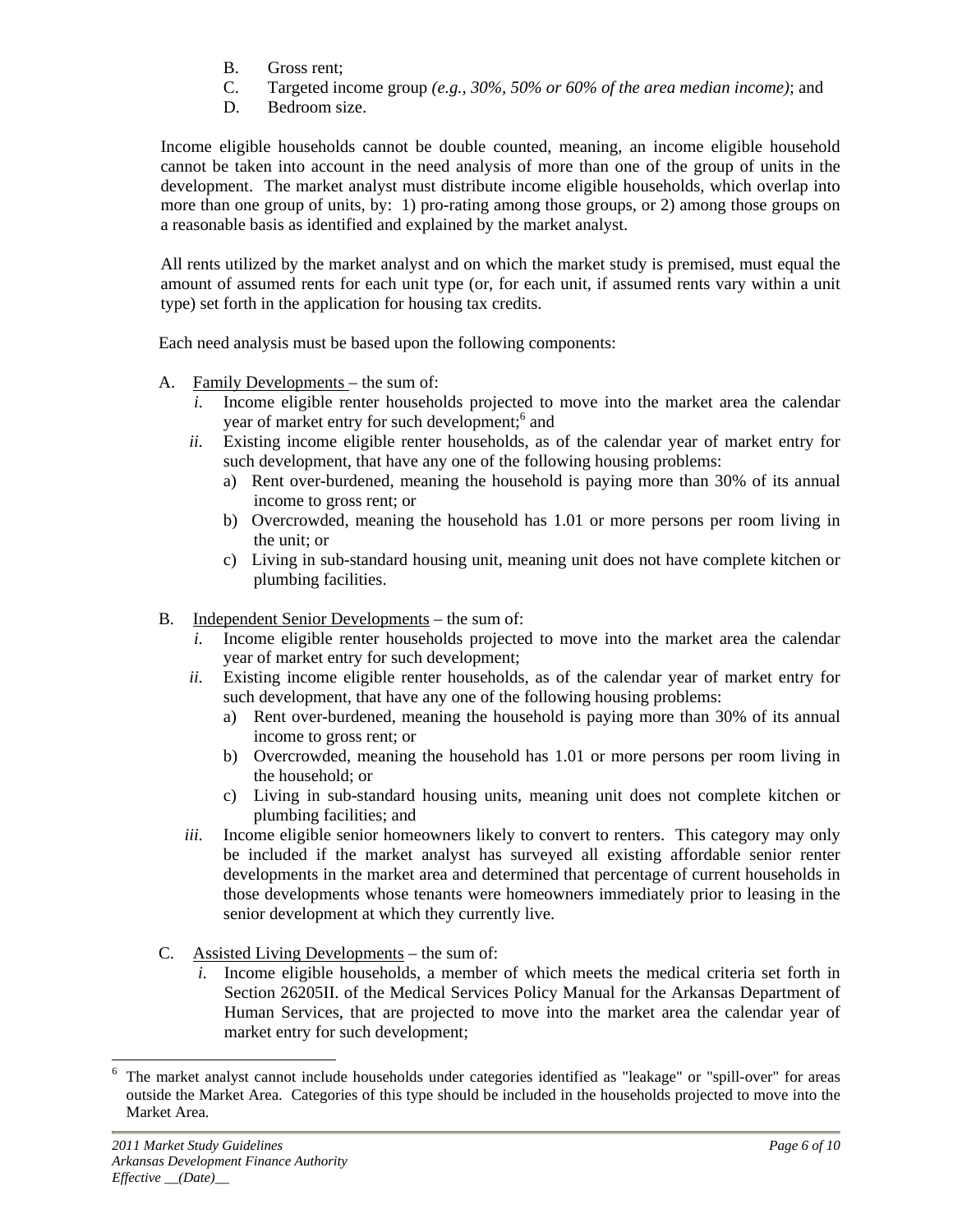- *ii.* Income eligible households, a member of which is at least 75 years old, that are projected to move into the market area the calendar year of market entry for such development;
- *iii.* Existing income eligible households, not living in an existing assisted living facility, a member of which meets the medical criteria set forth in Section 26205II. of Medical Services Policy Manual for the Arkansas Department of Human Services;
- *iv.* Existing income eligible households, not living in an existing assisted living facility, a member of which is at least 75 years old; and
- *v.* Existing income eligible households, living in an existing assisted living facility, but are rent over-burdened, meaning the household is paying more than 30% of its annual income to gross rent.
- D. Supportive Housing for Disabled Persons Developments the sum of:
	- *i.* Income eligible households, a member of which is disabled and need housing and supportive services to be provided by the development, that are projected to move into the market area the calendar year of market entry for such development;
	- *ii.* Existing income eligible households, a member of which is disabled but not living in a supportive housing development; and
	- *iii.* Existing income eligible households a member of which is disabled and living in a supportive housing development but are rent over-burdened, meaning the household is paying more than 30% of its annual income to gross rent.

E. All market studies shall utilize December 31 of the year that is two (2) years from the anticipated year of allocation as the market entry date of the development, i.e., December 31, 2013 shall be the assumed market entry date for all proposed developments applying for credits in 2011. An alternate market entry date(s) may be included in the study, but December <sup>31</sup> of the second year must be included in the market study.

**Capture Rate**. Each needs analysis must calculate the Capture Rate of its group of units from the "net" number of households in the Market Area that are income eligible and in need of the housing proposed. The Capture rate is determined by dividing the number of units in the proposed group of units by the "net" number of households in the Market Area in need of the housing proposed. The "net" number of households is determined by subtracting: 1) existing, vacant comparable units in the Market Area, 2) proposed comparable units in the Market Area that have not yet been placed in service, and 3) in the case of rehabilitation developments, current households that will not be eligible to remain in the development; from the number of households determined to need the proposed housing in the Market Area. "Comparable units" are those units with comparable gross rents, bedroom size and purpose *(e.g. family, senior, assisted living, supportive housing)* as those proposed in the development. If the market analyst excludes any comparable, vacant unit from the "net" number of households, the market analyst must give a detailed, but concise, explanation for the exclusion.

**Format**. A format similar to the following should be used to summarize the results of each needs analysis:

| Summary of need for 3-1br at 30% income level:                            |  |
|---------------------------------------------------------------------------|--|
| $\blacksquare$ Total income eligible households (p. 61 of market study):  |  |
| $\vert$ = 29.8% of households are renters (p. 23 of market study):        |  |
| $\vert$ = 49.1% are rent overburdened households (p. 67 of market study): |  |
| Net number of income eligible households:                                 |  |
| Capture rate $(3/12)$ :                                                   |  |
| Summary of need for 5-2br at 50% income level (LOW-HOME):                 |  |
| $\blacksquare$ Total income eligible households (p. 61 of market study):  |  |
| $\vert$ = 29.8% of households are renters (p. 23 of market study):        |  |
| $\vert$ = 49.1% are rent overburdened households (p. 67 of market study): |  |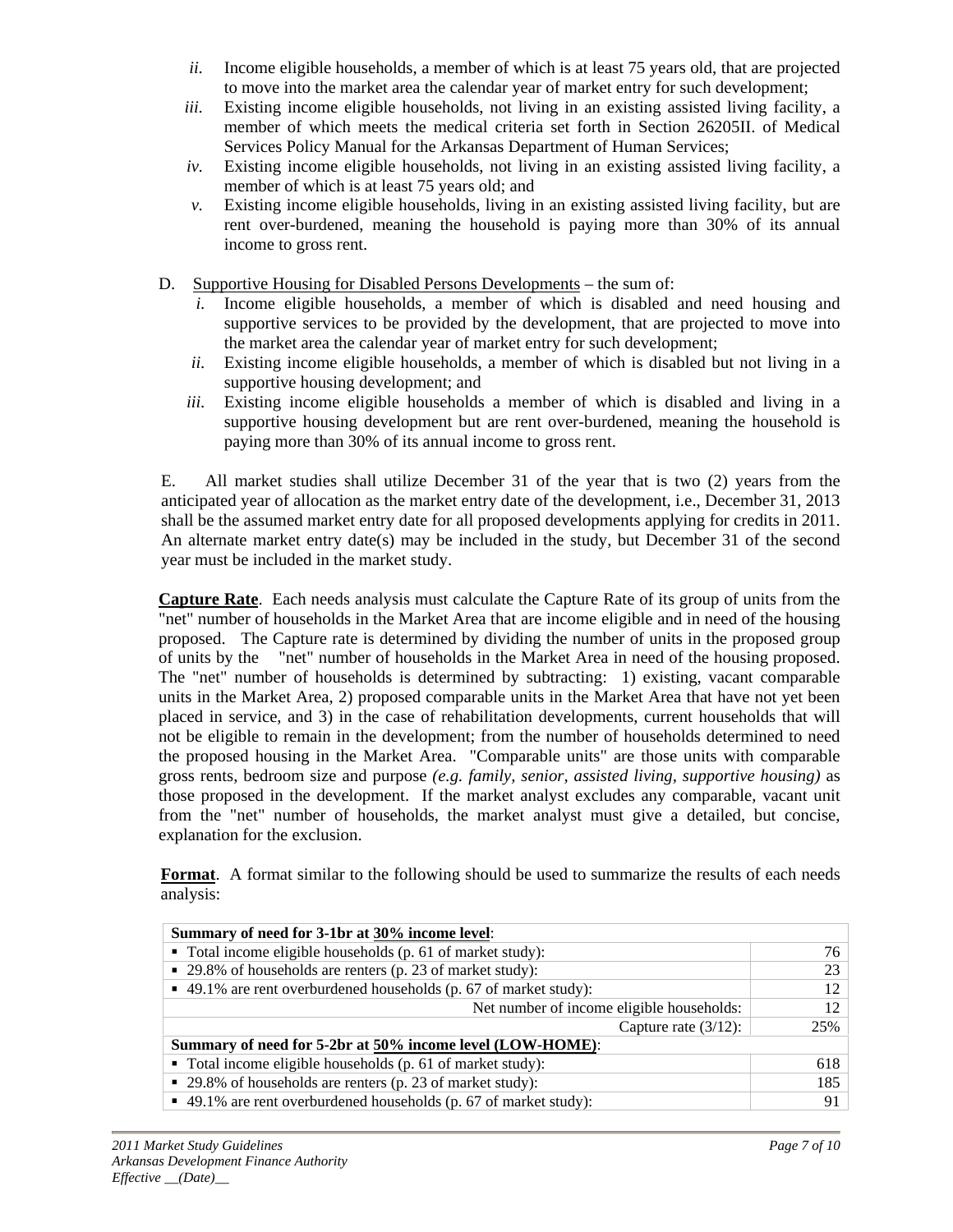| Less vacant comparable units (Fayetteville; Springdale, Arkansas)                     |        |
|---------------------------------------------------------------------------------------|--------|
| Net number of income eligible households:                                             |        |
| Capture rate $(13/89)$ :                                                              | 14.619 |
| Summary of need and demand for 7-3br at 60% income level (HIGH-HOME):                 |        |
| $\bullet$ Total income eligible households (p. 61 of market study):                   |        |
| $\vert$ = 29.8% of households are renters (p. 23 of market study):                    |        |
| $\blacktriangleright$ 49.1% are rent overburdened households (p. 67 of market study): |        |
| Net number of income eligible households:                                             |        |
| Capture rate (7/23): 30.43%                                                           |        |
| Summary of need and demand for 12-3br at 60% income level:                            |        |
| $\bullet$ Total income eligible households (p. 61 of market study):                   |        |
| $\vert$ = 29.8% of households are renters (p. 23 of market study):                    |        |
| $\bullet$ 49.1% are rent overburdened households (p. 67 of market study):             |        |
| Income eligible households projected to move in year of market entry:                 |        |
| Net number of income eligible households:                                             |        |
| Capture rate $(12/49)$ :                                                              |        |

# **IX. Absorption Period**:

The market study should define and justify the Absorption Period for the development. The Absorption Period is considered to start as soon as the first units are released for occupancy. The analysis must provide an estimate of the time required to reach 95% occupancy. The absorption period determination should consider, but is not limited to, such factors as the overall estimate of new household growth, the available supply of comparable units, observed trends in the absorption of comparable units, and the availability of rent subsidies.

## **X. Comparable Units and Developments**

The market study must identify all comparable units and developmentsin the Primary Market Area. The following information must be included for each comparable development. There is no minimum or maximum number of comparable developments as all such developments must be included. Do not omit any comparable development or information for a comparable development because of lack of information. Information that is not available must be noted with a "N/A" with an explanation as to why the information was not obtainable. Market analysts must make all reasonable efforts to obtain information from developments within the Market Area. ADFA shall not consider market studies to comply with the Market Study Guidelines if an unreasonable number of such developments are designated "N/A."

- Color photograph(s) of Comparable Development Amenities (unit and common)
- Development Name **Appliances Constanting Appliances Constanting Appliances**
- Development Address **Conserversity** Development Address **Conserversity** Development Address
- Development Telephone Number Security Features
- Distance from Subject **Conserverse Conserverse Conserverse Conserverse Conserverse Conserverse Conserverse Conserverse Conserverse Conserverse Conserverse Conserverse Conserverse Conserverse Conserverse Conserverse Conserv**
- 
- Purpose (*e.g., family, senior, assisted living, supportive housing*) MARKET RATE
- 
- 
- 
- 
- 
- Current Occupancy Rate Waiting List (by unit type)
	- Development Type (*LIHTC, HOME,*

 *MARKET RATE)*

Chart/Table outlining: unit type *(e.g., LIHTC, HIGH-HOME, LOW-HOME, Market Rate);* number of units per unit type; number of bedrooms and bathrooms per unit type; square footage for each unit type; rent for each unit type; vacancies per unit type and current vacancy rate per unit type. Totals for each column must be included.

All units within the Primary Market Area that charge rents comparable to the proposed developments that is the basis of the market study shall be included in the analysis of comparable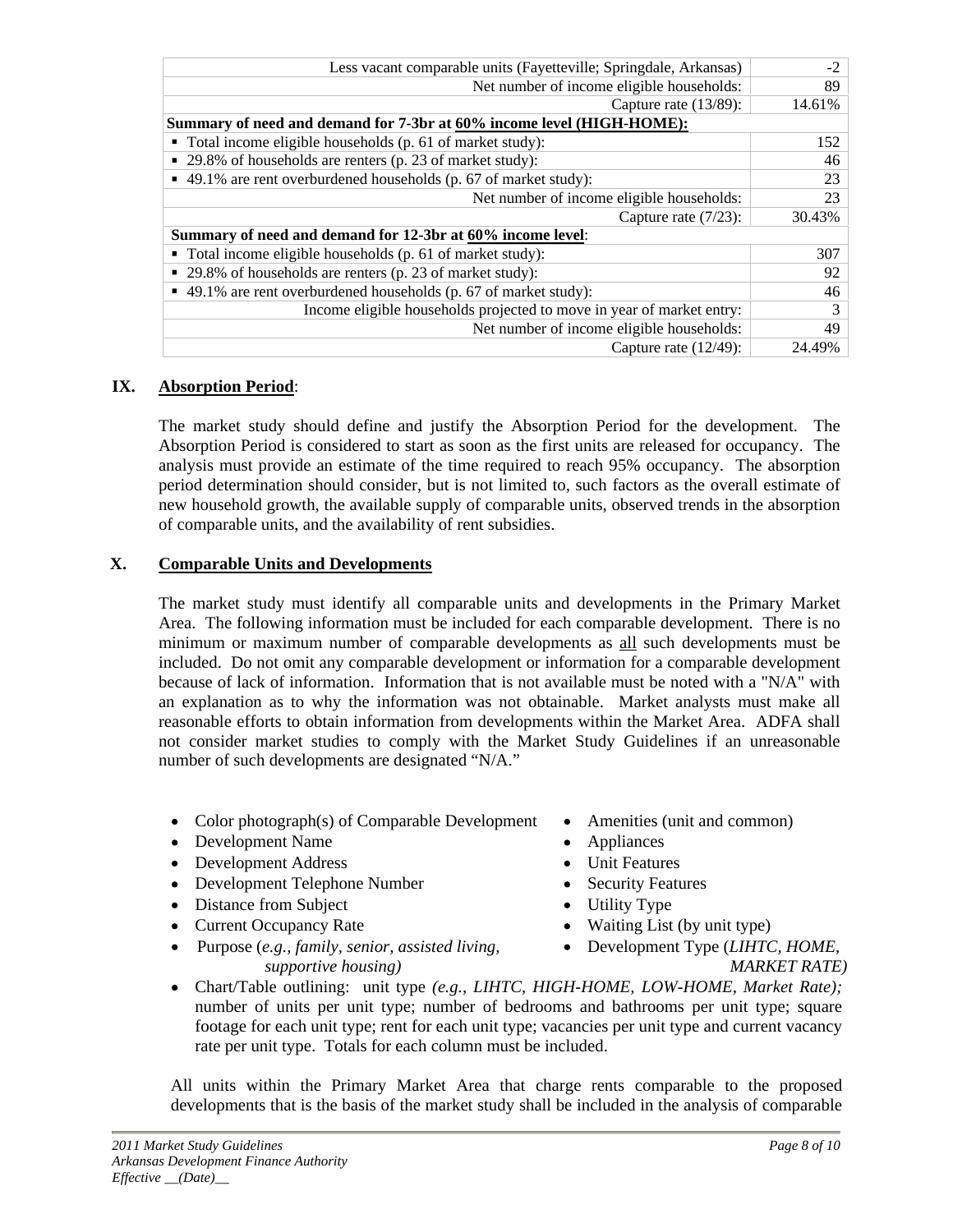units, regardless of type of financing. Units with comparable rents, with the Primary Market Area, shall not be excluded because such units differ from the proposed units in bedroom size by one bedroom, i.e., two-bedroom units in the Primary Market Area, if comparable rents, must be included as a comparable unit to one-bedroom units.

Senior developments shall be included as comparable developments, if otherwise comparable under these guidelines or in the professional determination of the market analyst, when determining market need for family developments.

EXCEPTION TO COMPARABLE RENTS: Family developments shall be excluded from comparable developments for purposes of determining market need for senior developments, unless determined comparable in the professional judgment of the market analyst.

## **XI. Appendix**

The national proprietary data provider for any data entry in the market study must be referenced by footnote with a copy of the source document page included in the Appendix. The footnote should identify the Appendix number of the source document page. All surveys and other data relied on by the market analyst must be included in the Appendix. The Appendix must be separated from the rest of the market study by a tabbed, page divider.

## **XII. Disclaimer**

The Authority reserves the right, in its sole and absolute discretion, to evaluate the need for the affordable housing proposed to be developed in the Market Area. The Authority is not bound by any recommendation or conclusion of the market analyst and may substitute its own analysis and conclusions for those submitted by the market analysis. However, the approval of any application for housing tax credits or other ADFA-administered

resource is not a determination or representation by ADFA, and cannot and should not be relied upon by any person(s) or entity or entities other than ADFA, that a market need currently exists or will exist in the future that is sufficient to ensure the financial stability of the proposed development.

# **XIII. Compliance**

Failure of the market analyst to comply with any guidelines set forth herein may result in rejection of the proposed development's application from consideration for an award of federal low-income housing tax credits and all other ADFA resources requested. Continued non-compliance, the determination of which is within ADFA's discretion, may result in suspension or permanent removal of the market analyst and all firms with which the market analyst is affiliated from ADFA's approved market study provider list.

# **XIV. Market Study Analyst – ADFA Approved List**

All market studies submitted as part of an application for housing tax credits must be performed by a market study analyst included on ADFA's Market Study Analyst approved list.